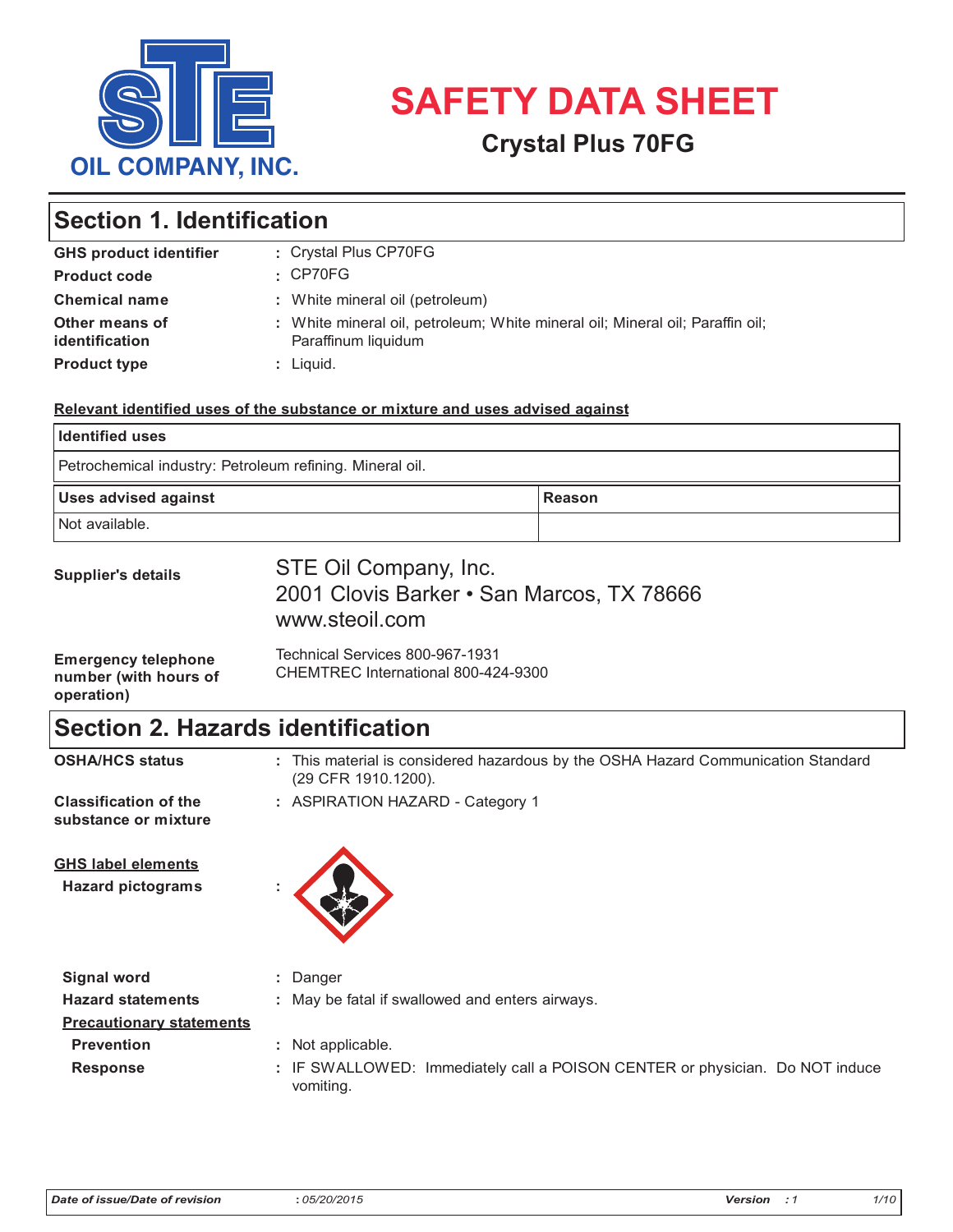| <b>Section 2. Hazards identification</b>   |                                                                                                                        |  |
|--------------------------------------------|------------------------------------------------------------------------------------------------------------------------|--|
| <b>Storage</b>                             | : Store locked up.                                                                                                     |  |
| <b>Disposal</b>                            | : Dispose of contents and container in accordance with all local, regional, national and<br>international regulations. |  |
| Supplemental label<br>elements             | : Avoid contact with skin and clothing. Wash thoroughly after handling.                                                |  |
| <b>Hazards not otherwise</b><br>classified | : Defatting to the skin. Prolonged or repeated contact may dry skin and cause irritation.                              |  |

# **Section 3. Composition/information on ingredients Section 3. Composition/information on ingredients**

| Substance/mixture    | : Substance                                                                   |
|----------------------|-------------------------------------------------------------------------------|
| <b>Chemical name</b> | : White mineral oil (petroleum)                                               |
| Other means of       | : White mineral oil, petroleum; White mineral oil; Mineral oil; Paraffin oil; |
| identification       | Paraffinum liquidum                                                           |

#### **CAS number/other identifiers CAS number/other identifiers**

| <b>CAS number</b>             | 8042-47-5 |               |                   |
|-------------------------------|-----------|---------------|-------------------|
| Ingredient name               |           | $\frac{0}{0}$ | <b>CAS number</b> |
| White mineral oil (petroleum) |           | 100           | 8042-47-5         |

Any concentration shown as a range is to protect confidentiality or is due to batch variation. Any concentration shown as a range is to protect confidentiality or is due to batch variation.

There are no additional ingredients present which, within the current knowledge of the supplier and in the concentrations applicable, are classified as hazardous to health or the environment and hence require reporting **in this section. in this section.**

**Occupational exposure limits, if available, are listed in Section 8. Occupational exposure limits, if available, are listed in Section 8.**

# **Section 4. First aid measures Section 4. First aid measures**

## **Description of necessary first aid measures Description of necessary first aid measures**

| Eye contact         | : Immediately flush eyes with plenty of water, occasionally lifting the upper and lower<br>eyelids. Check for and remove any contact lenses. Continue to rinse for at least 10<br>minutes. Get medical attention.                                                                                                                                                                                                                                                                                                                                                                                                                                                                                                                                                                                                                               |
|---------------------|-------------------------------------------------------------------------------------------------------------------------------------------------------------------------------------------------------------------------------------------------------------------------------------------------------------------------------------------------------------------------------------------------------------------------------------------------------------------------------------------------------------------------------------------------------------------------------------------------------------------------------------------------------------------------------------------------------------------------------------------------------------------------------------------------------------------------------------------------|
| <b>Inhalation</b>   | : Remove victim to fresh air and keep at rest in a position comfortable for breathing. If not<br>breathing, if breathing is irregular or if respiratory arrest occurs, provide artificial<br>respiration or oxygen by trained personnel. It may be dangerous to the person providing<br>aid to give mouth-to-mouth resuscitation. Get medical attention if adverse health effects<br>persist or are severe. If unconscious, place in recovery position and get medical<br>attention immediately. Maintain an open airway. Loosen tight clothing such as a collar,<br>tie, belt or waistband.                                                                                                                                                                                                                                                    |
| <b>Skin contact</b> | : Wash skin thoroughly with soap and water or use recognized skin cleanser. Remove<br>contaminated clothing and shoes. Get medical attention if symptoms occur. Wash<br>clothing before reuse. Clean shoes thoroughly before reuse.                                                                                                                                                                                                                                                                                                                                                                                                                                                                                                                                                                                                             |
| Ingestion           | : Get medical attention immediately. Call a poison center or physician. Wash out mouth<br>with water. Remove dentures if any. Remove victim to fresh air and keep at rest in a<br>position comfortable for breathing. If material has been swallowed and the exposed<br>person is conscious, give small quantities of water to drink. Stop if the exposed person<br>feels sick as vomiting may be dangerous. Aspiration hazard if swallowed. Can enter<br>lungs and cause damage. Do not induce vomiting. If vomiting occurs, the head should<br>be kept low so that vomit does not enter the lungs. Never give anything by mouth to an<br>unconscious person. If unconscious, place in recovery position and get medical<br>attention immediately. Maintain an open airway. Loosen tight clothing such as a collar,<br>tie, belt or waistband. |

# **Most important symptoms/effects, acute and delayed Most important symptoms/effects, acute and delayed**

## **Eye contact :** No known significant effects or critical hazards. **Eye contact :** No known significant effects or critical hazards. **Potential acute health effects Potential acute health effects**

| $-100$                         | <b>The information concernsive control index</b> to: |         |      |
|--------------------------------|------------------------------------------------------|---------|------|
| Date of issue/Date of revision | 05/20/2015                                           | Version | 2/10 |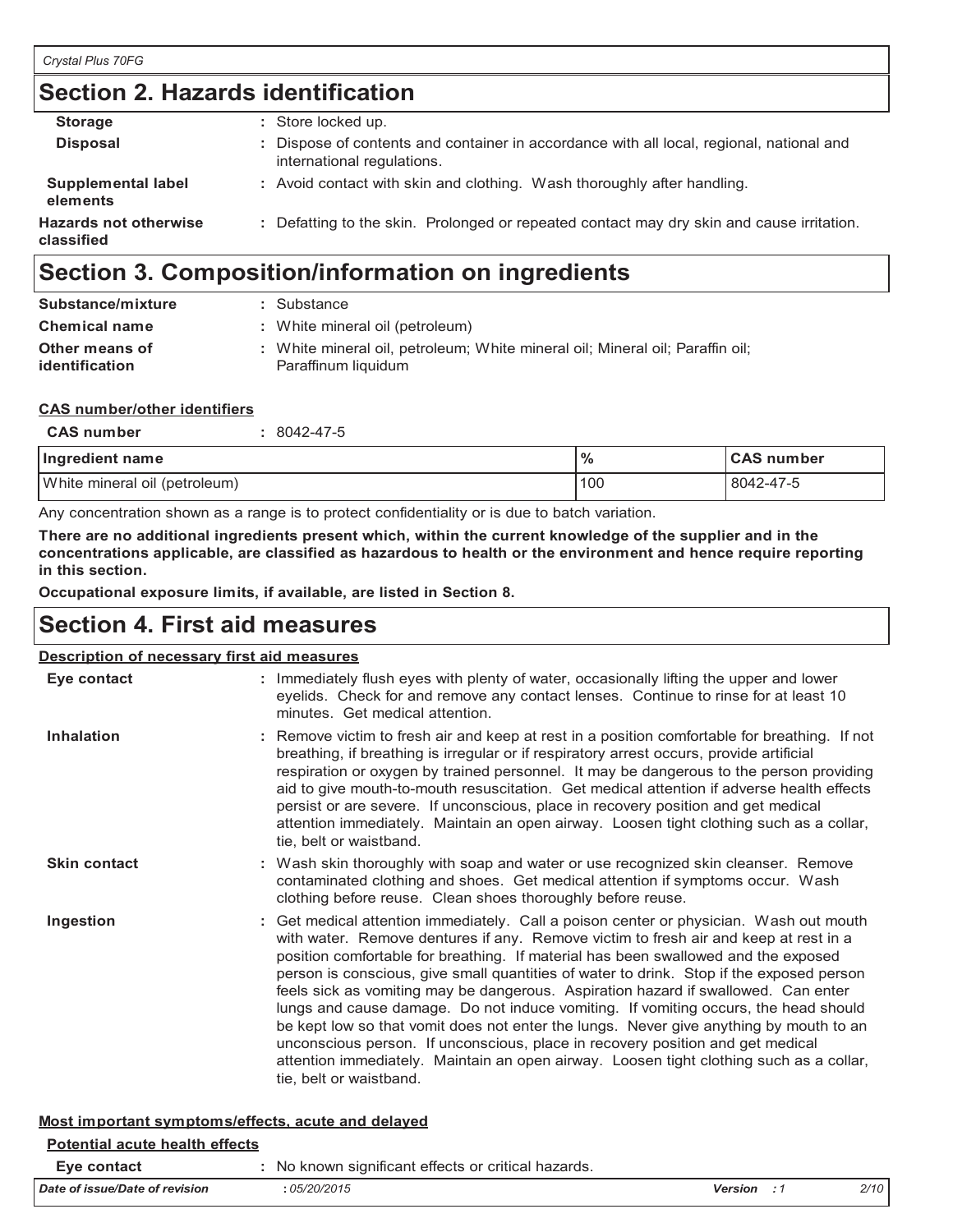|                                   | Section 4. First aid measures                                                                                                                                                 |
|-----------------------------------|-------------------------------------------------------------------------------------------------------------------------------------------------------------------------------|
| <b>Inhalation</b>                 | : No known significant effects or critical hazards.                                                                                                                           |
| <b>Skin contact</b>               | : Defatting to the skin. May cause skin dryness and irritation.                                                                                                               |
| Ingestion                         | : May be fatal if swallowed and enters airways.                                                                                                                               |
| Over-exposure signs/symptoms      |                                                                                                                                                                               |
| Eye contact                       | : No specific data.                                                                                                                                                           |
| <b>Inhalation</b>                 | : No specific data.                                                                                                                                                           |
| <b>Skin contact</b>               | : Adverse symptoms may include the following:<br>irritation<br>dryness<br>cracking                                                                                            |
| Ingestion                         | : Adverse symptoms may include the following:<br>nausea or vomiting                                                                                                           |
|                                   | <u>Indication of immediate medical attention and special treatment needed, if necessary</u>                                                                                   |
| Notes to physician                | : Treat symptomatically. Contact poison treatment specialist immediately if large<br>quantities have been ingested or inhaled.                                                |
| <b>Specific treatments</b>        | : No specific treatment.                                                                                                                                                      |
| <b>Protection of first-aiders</b> | : No action shall be taken involving any personal risk or without suitable training. It may<br>be dangerous to the person providing aid to give mouth-to-mouth resuscitation. |

## **See toxicological information (Section 11)**

#### **Section 5. Fire-fighting measures Section 5. Fighting measures Extinguishing media**

| : Use dry chemical, $CO2$ , alcohol-resistant foam or water spray (fog).                                                                                                                            |
|-----------------------------------------------------------------------------------------------------------------------------------------------------------------------------------------------------|
| : Do not use water jet.                                                                                                                                                                             |
| : In a fire or if heated, a pressure increase will occur and the container may burst.                                                                                                               |
| : Decomposition products may include the following materials:<br>carbon dioxide<br>carbon monoxide                                                                                                  |
| : Promptly isolate the scene by removing all persons from the vicinity of the incident if<br>there is a fire. No action shall be taken involving any personal risk or without suitable<br>training. |
| : Fire-fighters should wear appropriate protective equipment and self-contained breathing<br>apparatus (SCBA) with a full face-piece operated in positive pressure mode.                            |
|                                                                                                                                                                                                     |

# **Section 6. Accidental release measures**

#### **Personal precautions, protective equipment and emergency procedures :** No action shall be taken involving any personal risk or without suitable training. **For non-emergency**  <u>ersonal pi</u>

|                                | Personal precautions, protective equipment and emergency procedures                                                                                                                                                                                                                                                                                                                                              |                |      |
|--------------------------------|------------------------------------------------------------------------------------------------------------------------------------------------------------------------------------------------------------------------------------------------------------------------------------------------------------------------------------------------------------------------------------------------------------------|----------------|------|
| For non-emergency<br>personnel | : No action shall be taken involving any personal risk or without suitable training.<br>Evacuate surrounding areas. Keep unnecessary and unprotected personnel from<br>entering. Do not touch or walk through spilled material. Avoid breathing vapor or mist.<br>Provide adequate ventilation. Wear appropriate respirator when ventilation is inadequate.<br>Put on appropriate personal protective equipment. |                |      |
|                                | For emergency responders : If specialised clothing is required to deal with the spillage, take note of any information in<br>Section 8 on suitable and unsuitable materials. See also the information in "For non-<br>emergency personnel".                                                                                                                                                                      |                |      |
| Date of issue/Date of revision | :05/20/2015                                                                                                                                                                                                                                                                                                                                                                                                      | <b>Version</b> | 3/10 |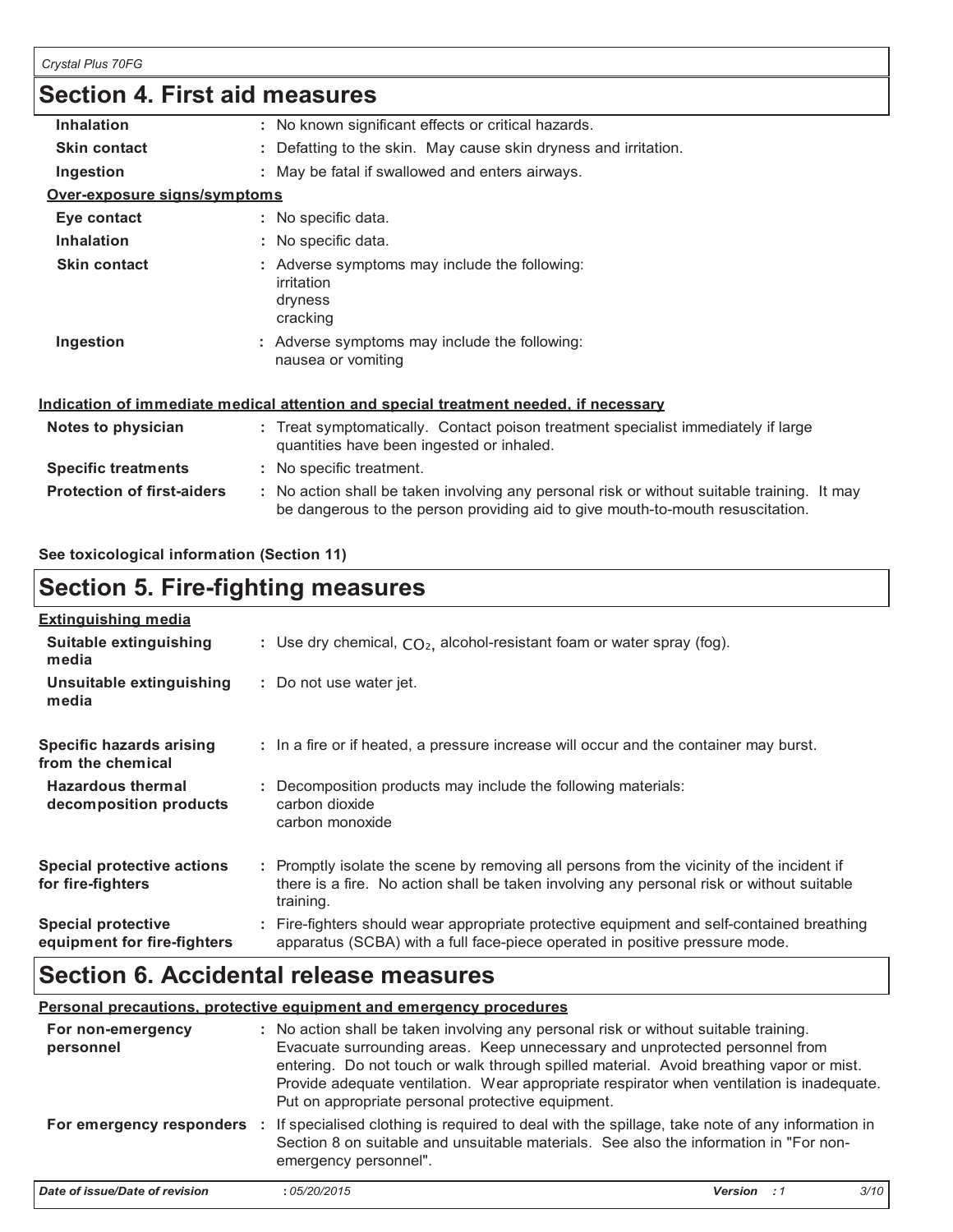# **Section 6. Accidental release measures Section 6. Accidental release measures**

| <b>Environmental precautions</b> | : Avoid dispersal of spilled material and runoff and contact with soil, waterways, drains and |
|----------------------------------|-----------------------------------------------------------------------------------------------|
|                                  | sewers. Inform the relevant authorities if the product has caused environmental pollution     |
|                                  | (sewers, waterways, soil or air).                                                             |

# **Methods and materials for containment and cleaning up Methods and materials for containment and cleaning up**

| <b>Small spill</b> | : Stop leak if without risk. Move containers from spill area. Dilute with water and mop up<br>if water-soluble. Alternatively, or if water-insoluble, absorb with an inert dry material and<br>place in an appropriate waste disposal container. Dispose of via a licensed waste |
|--------------------|----------------------------------------------------------------------------------------------------------------------------------------------------------------------------------------------------------------------------------------------------------------------------------|
|                    | disposal contractor.                                                                                                                                                                                                                                                             |
| l argo snill       | • Stop leak if without risk Move containers from spill area. Approach release from unwind                                                                                                                                                                                        |

Stop leak if without risk. Move containers from spill area. Approach release from upwind. Prevent entry into sewers, water courses, basements or confined areas. Wash spillages into an effluent treatment plant or proceed as follows. Contain and collect spillage with non-combustible, absorbent material e.g. sand, earth, vermiculite or diatomaceous earth and place in container for disposal according to local regulations (see Section 13). Dispose of via a licensed waste disposal contractor. Contaminated absorbent material may pose the same hazard as the spilled product. Note: see Section 1 for emergency contact information and Section 13 for waste disposal. **Large spill :**

#### **Section 7. Handling and storage Section 7. Handling and storage and storage and storage and storage and storage and storage and storage and storage Precautions for safe handling**

| <b>Precautions for safe handling</b>                               |                                                                                                                                                                                                                                                                                                                                                                                                                                                                                                                                |
|--------------------------------------------------------------------|--------------------------------------------------------------------------------------------------------------------------------------------------------------------------------------------------------------------------------------------------------------------------------------------------------------------------------------------------------------------------------------------------------------------------------------------------------------------------------------------------------------------------------|
| <b>Protective measures</b>                                         | : Put on appropriate personal protective equipment (see Section 8). Do not swallow.<br>Avoid contact with eyes, skin and clothing. Avoid breathing vapor or mist. Keep in the<br>original container or an approved alternative made from a compatible material, kept<br>tightly closed when not in use. Empty containers retain product residue and can be<br>hazardous. Do not reuse container.                                                                                                                               |
| Advice on general<br>occupational hygiene                          | : Eating, drinking and smoking should be prohibited in areas where this material is handled,<br>stored and processed. Workers should wash hands and face before eating, drinking and<br>smoking. Remove contaminated clothing and protective equipment before entering<br>eating areas. See also Section 8 for additional information on hygiene measures.                                                                                                                                                                     |
| Conditions for safe storage,<br>including any<br>incompatibilities | : Store in accordance with local regulations. Store in original container protected from<br>direct sunlight in a dry, cool and well-ventilated area, away from incompatible materials<br>(see Section 10) and food and drink. Store locked up. Keep container tightly closed and<br>sealed until ready for use. Containers that have been opened must be carefully resealed<br>and kept upright to prevent leakage. Do not store in unlabeled containers. Use<br>appropriate containment to avoid environmental contamination. |

# **Section 8. Exposure controls/personal protection Control parameters**

#### **Control parameters Occupational exposure limits**

# **Occupational exposure limits Ingredient name Exposure limits**

| Ingredient name               | <b>Exposure limits</b>                                                                                                                                                                                                                                                                                                            |
|-------------------------------|-----------------------------------------------------------------------------------------------------------------------------------------------------------------------------------------------------------------------------------------------------------------------------------------------------------------------------------|
| White mineral oil (petroleum) | <b>ACGIH TLV (United States, 4/2014).</b><br>TWA: 5 mg/m <sup>3</sup> 8 hours. Form: Inhalable<br>fraction<br>NIOSH REL (United States, 10/2013).<br>TWA: 5 mg/m <sup>3</sup> 10 hours. Form: Mist<br>STEL: 10 mg/m <sup>3</sup> 15 minutes. Form: Mist<br>OSHA PEL (United States, 2/2013).<br>TWA: 5 mg/m <sup>3</sup> 8 hours. |

#### **Appropriate engineering controls**

**:** Good general ventilation should be sufficient to control worker exposure to airborne contaminants.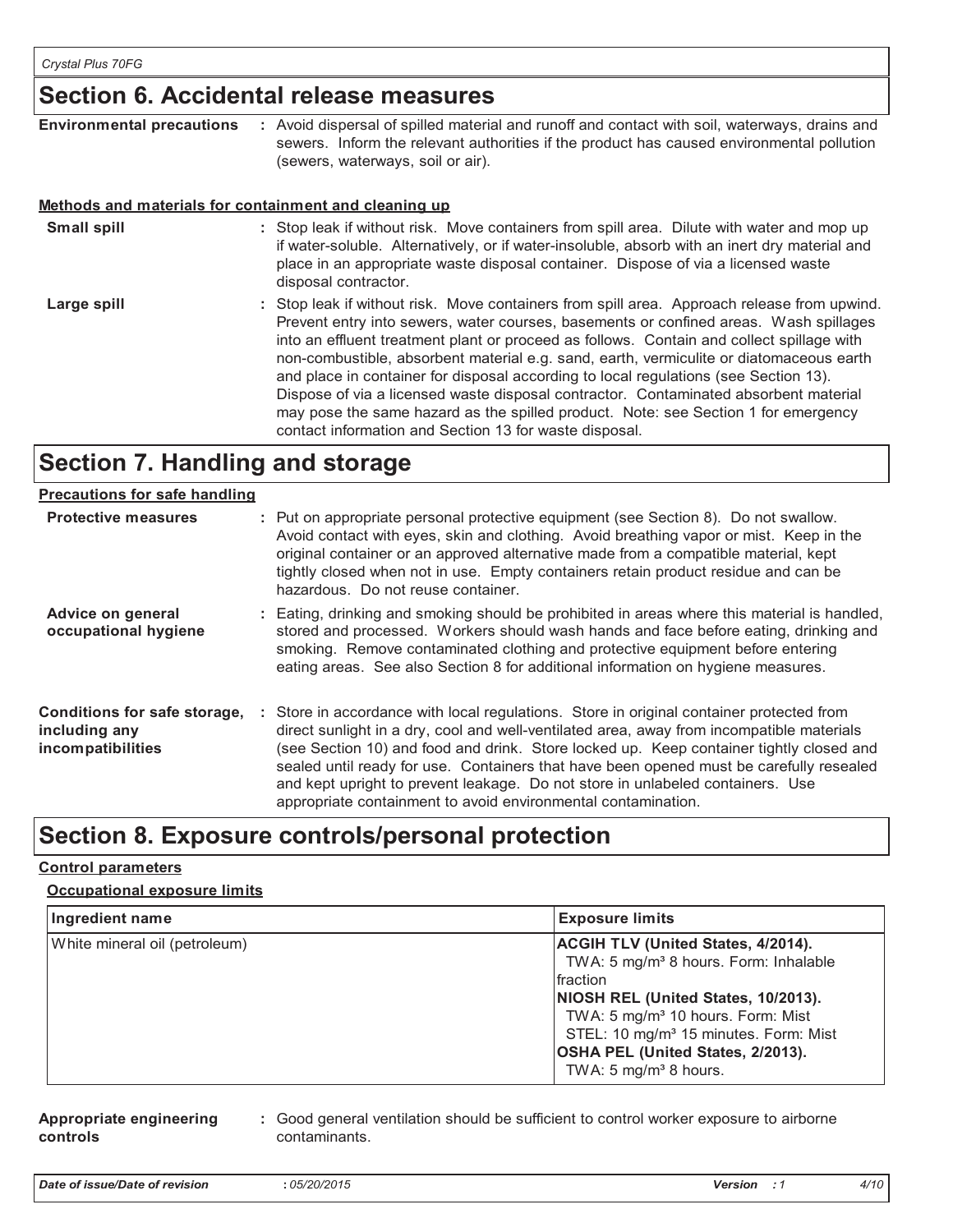# **Section 8. Exposure controls/personal protection**

| <b>Environmental exposure</b><br>controls | : Emissions from ventilation or work process equipment should be checked to ensure they<br>comply with the requirements of environmental protection legislation. In some cases,<br>fume scrubbers, filters or engineering modifications to the process equipment will be<br>necessary to reduce emissions to acceptable levels.                                                                                                                                                                                                                                                                                        |  |
|-------------------------------------------|------------------------------------------------------------------------------------------------------------------------------------------------------------------------------------------------------------------------------------------------------------------------------------------------------------------------------------------------------------------------------------------------------------------------------------------------------------------------------------------------------------------------------------------------------------------------------------------------------------------------|--|
| <b>Individual protection measures</b>     |                                                                                                                                                                                                                                                                                                                                                                                                                                                                                                                                                                                                                        |  |
| <b>Hygiene measures</b>                   | : Wash hands, forearms and face thoroughly after handling chemical products, before<br>eating, smoking and using the lavatory and at the end of the working period. Appropriate<br>techniques should be used to remove potentially contaminated clothing. Wash<br>contaminated clothing before reusing. Ensure that eyewash stations and safety showers<br>are close to the workstation location.                                                                                                                                                                                                                      |  |
| <b>Eye/face protection</b>                | : Safety eyewear complying with an approved standard should be used when a risk<br>assessment indicates this is necessary to avoid exposure to liquid splashes, mists,<br>gases or dusts. If contact is possible, the following protection should be worn, unless<br>the assessment indicates a higher degree of protection: safety glasses with side-shields.                                                                                                                                                                                                                                                         |  |
| <b>Skin protection</b>                    |                                                                                                                                                                                                                                                                                                                                                                                                                                                                                                                                                                                                                        |  |
| <b>Hand protection</b>                    | : Chemical-resistant, impervious gloves complying with an approved standard should be<br>worn at all times when handling chemical products if a risk assessment indicates this is<br>necessary. Considering the parameters specified by the glove manufacturer, check<br>during use that the gloves are still retaining their protective properties. It should be<br>noted that the time to breakthrough for any glove material may be different for different<br>glove manufacturers. In the case of mixtures, consisting of several substances, the<br>protection time of the gloves cannot be accurately estimated. |  |
| <b>Body protection</b>                    | : Personal protective equipment for the body should be selected based on the task being<br>performed and the risks involved and should be approved by a specialist before handling<br>this product.                                                                                                                                                                                                                                                                                                                                                                                                                    |  |
| Other skin protection                     | : Appropriate footwear and any additional skin protection measures should be selected<br>based on the task being performed and the risks involved and should be approved by a<br>specialist before handling this product.                                                                                                                                                                                                                                                                                                                                                                                              |  |
| <b>Respiratory protection</b>             | : Use a properly fitted, air-purifying or air-fed respirator complying with an approved<br>standard if a risk assessment indicates this is necessary. Respirator selection must be<br>based on known or anticipated exposure levels, the hazards of the product and the safe<br>working limits of the selected respirator.                                                                                                                                                                                                                                                                                             |  |

# **Section 9. Physical and chemical properties**

| <b>Appearance</b>                               |   |                                                                         |
|-------------------------------------------------|---|-------------------------------------------------------------------------|
| <b>Physical state</b>                           |   | : Liquid. [Viscous liquid.]                                             |
| Color                                           |   | : Colorless.                                                            |
| Odor                                            |   | : Mild. Hydrocarbon.                                                    |
| <b>Odor threshold</b>                           |   | : Not available.                                                        |
| рH                                              |   | : Not available.                                                        |
| <b>Melting point</b>                            |   | : $-60$ to $-9^{\circ}$ C ( $-76$ to 15.8 $^{\circ}$ F)                 |
| <b>Boiling point</b>                            |   | : 218 to 800°C (424.4 to 1472°F)                                        |
| <b>Flash point</b>                              |   | : Closed cup: Not applicable.<br>Open cup: 184°C (363.2°F) [Cleveland.] |
| <b>Evaporation rate</b>                         |   | : Not available.                                                        |
| Flammability (solid, gas)                       |   | : Not available.                                                        |
| Lower and upper explosive<br>(flammable) limits |   | : Not available.                                                        |
| Vapor pressure                                  |   | $: 0.011$ kPa (0.08 mm Hg) [room temperature]                           |
| Vapor density                                   |   | : Not available.                                                        |
| <b>Relative density</b>                         |   | : 0.83                                                                  |
| <b>Solubility</b>                               | ٠ | Insoluble in the following materials: cold water and hot water.         |

*Date of issue/Date of revision* **:** *05/20/2015 Version : 1 5/10*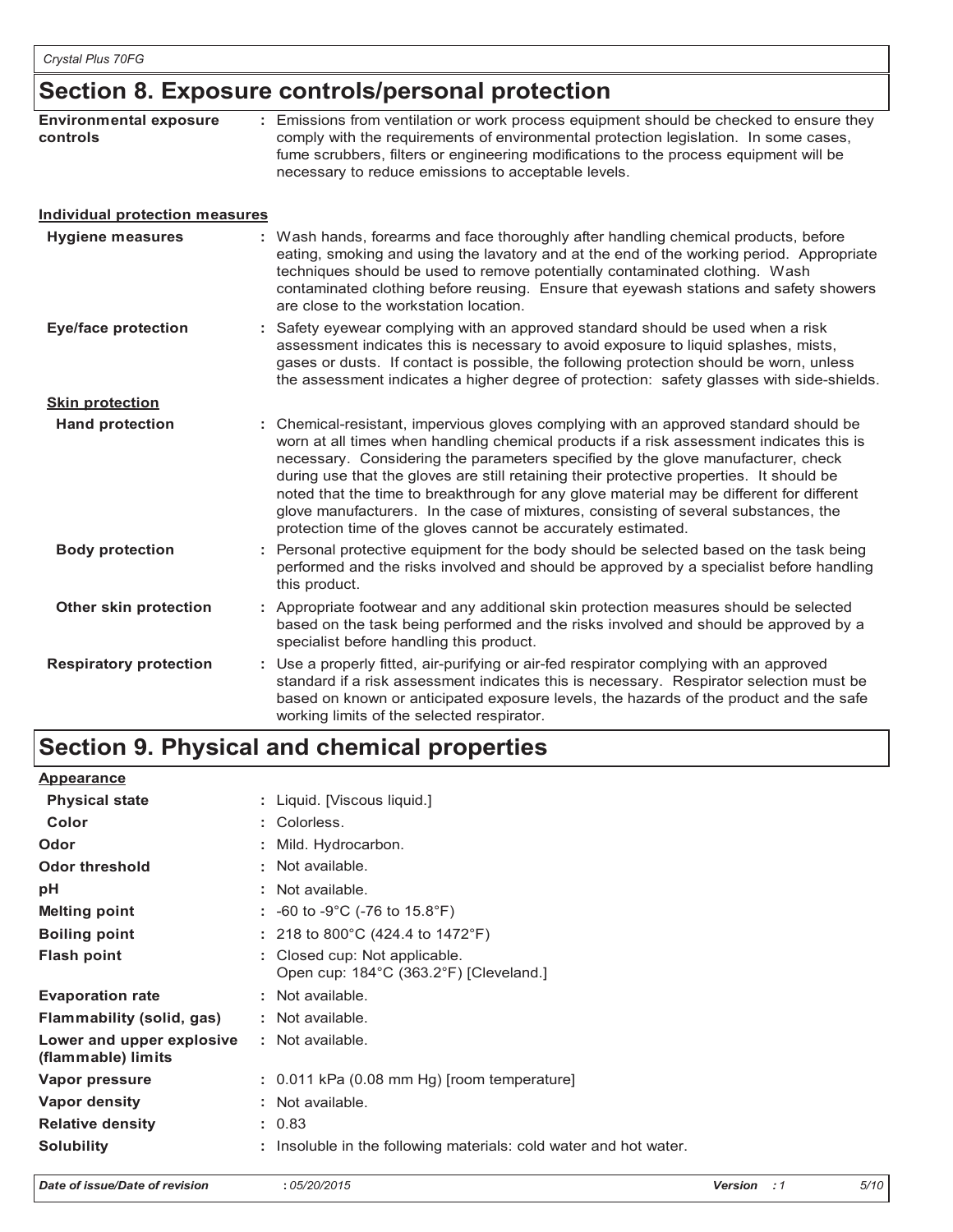# **Section 9. Physical and chemical properties**

| <b>Partition coefficient: n-</b><br>octanol/water | : >6                                                              |
|---------------------------------------------------|-------------------------------------------------------------------|
| <b>Auto-ignition temperature</b>                  | $: 325$ to $355^{\circ}$ C (617 to 671 $^{\circ}$ F)              |
| <b>Decomposition temperature : Not available.</b> |                                                                   |
| <b>Viscosity</b>                                  | : Kinematic (40°C (104°F)): 0.1261 cm <sup>2</sup> /s (12.61 cSt) |

# **Section 10. Stability and reactivity**

| <b>Reactivity</b>                            | : No specific test data related to reactivity available for this product or its ingredients.              |
|----------------------------------------------|-----------------------------------------------------------------------------------------------------------|
| <b>Chemical stability</b>                    | : The product is stable.                                                                                  |
| <b>Possibility of hazardous</b><br>reactions | : Under normal conditions of storage and use, hazardous reactions will not occur.                         |
| <b>Conditions to avoid</b>                   | : No specific data.                                                                                       |
| Incompatible materials                       | : No specific data.                                                                                       |
| <b>Hazardous decomposition</b><br>products   | : Under normal conditions of storage and use, hazardous decomposition products should<br>not be produced. |

# **Section 11. Toxicological information**

#### **Information on toxicological effects**

#### **Acute toxicity**

| <b>Product/ingredient name</b> | <b>Result</b>                   | <b>Species</b> | <b>Dose</b> | <b>Exposure</b> |
|--------------------------------|---------------------------------|----------------|-------------|-----------------|
| White mineral oil (petroleum)  | LC50 Inhalation Dusts and mists | Rat            | $>5$ mg/l   | I4 hours        |
|                                | ILD50 Dermal                    | Rabbit         | >2000 mg/kg |                 |
|                                | LD50 Oral                       | Rat            | >5000 mg/kg |                 |

#### **Irritation/Corrosion**

Not available.

#### **Sensitization**

Not available.

#### **Mutagenicity**

Not available.

#### **Carcinogenicity**

Not available.

**Conclusion/Summary :** The classification as a carcinogen need not apply if it can be shown that the substance contains less than 3 % DMSO extract as measured by IP 346.

#### **Reproductive toxicity**

Not available.

#### **Teratogenicity**

Not available.

#### **Specific target organ toxicity (single exposure)**

Not available.

#### **Specific target organ toxicity (repeated exposure)**

#### Not available.

#### **Aspiration hazard**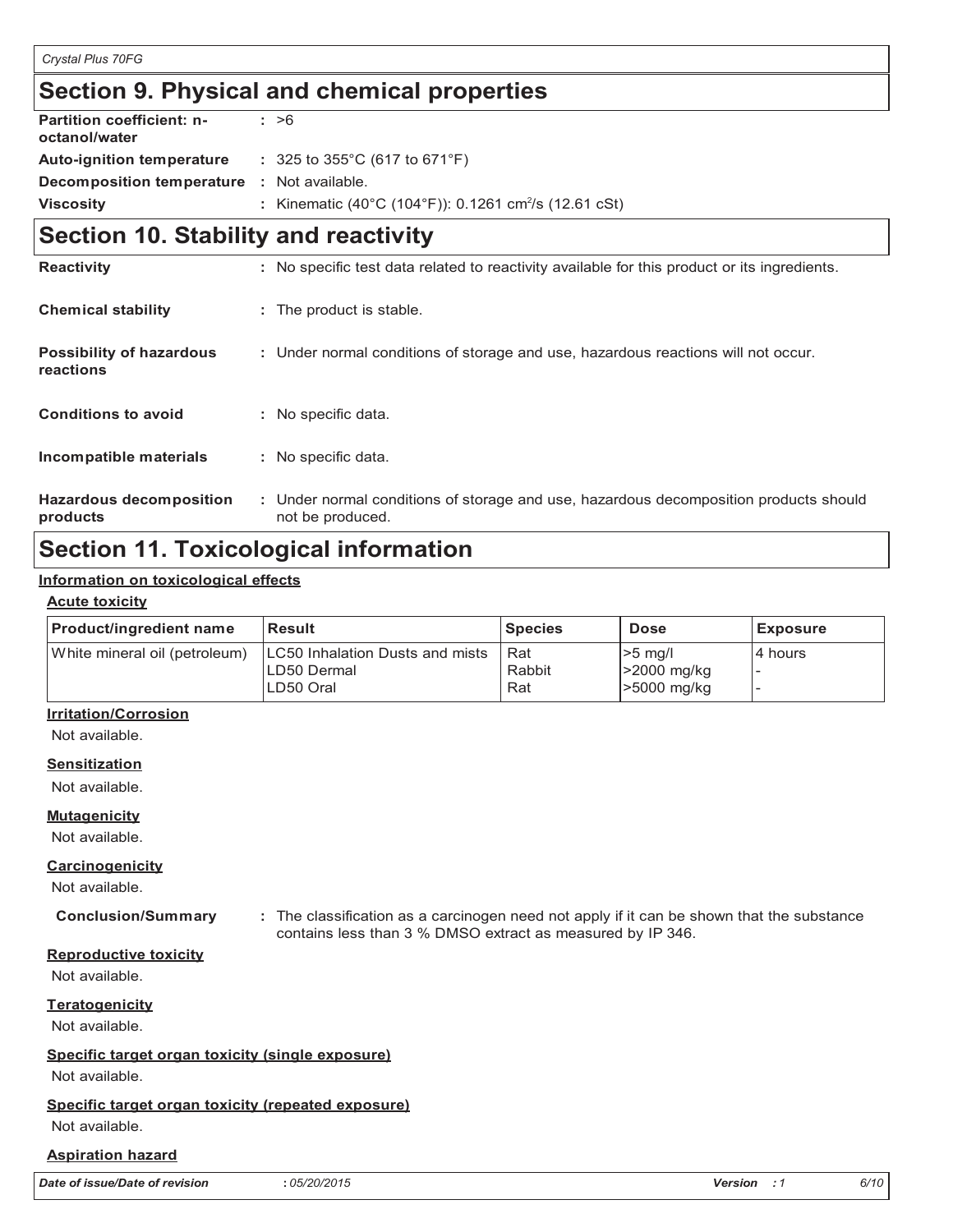# **Section 11. Toxicological information**

| <b>Name</b>                                                         | <b>Result</b>                                                                                             |  |  |  |  |
|---------------------------------------------------------------------|-----------------------------------------------------------------------------------------------------------|--|--|--|--|
| White mineral oil (petroleum)                                       | <b>ASPIRATION HAZARD - Category 1</b>                                                                     |  |  |  |  |
| Information on the likely<br>routes of exposure                     | : Routes of entry anticipated: Oral, Dermal, Inhalation.                                                  |  |  |  |  |
| <b>Potential acute health effects</b>                               |                                                                                                           |  |  |  |  |
| Eye contact                                                         | : No known significant effects or critical hazards.                                                       |  |  |  |  |
| <b>Inhalation</b>                                                   | : No known significant effects or critical hazards.                                                       |  |  |  |  |
| <b>Skin contact</b>                                                 | : Defatting to the skin. May cause skin dryness and irritation.                                           |  |  |  |  |
| Ingestion                                                           | : May be fatal if swallowed and enters airways.                                                           |  |  |  |  |
|                                                                     | Symptoms related to the physical, chemical and toxicological characteristics                              |  |  |  |  |
| Eye contact                                                         | : No specific data.                                                                                       |  |  |  |  |
| <b>Inhalation</b>                                                   | : No specific data.                                                                                       |  |  |  |  |
| Skin contact                                                        | : Adverse symptoms may include the following:<br>irritation<br>dryness<br>cracking                        |  |  |  |  |
|                                                                     |                                                                                                           |  |  |  |  |
| Ingestion                                                           | : Adverse symptoms may include the following:<br>nausea or vomiting                                       |  |  |  |  |
|                                                                     | Delayed and immediate effects and also chronic effects from short and long term exposure                  |  |  |  |  |
| <b>Short term exposure</b><br><b>Potential immediate</b><br>effects | : Not available.                                                                                          |  |  |  |  |
| <b>Potential delayed effects</b>                                    | : Not available.                                                                                          |  |  |  |  |
| Long term exposure<br><b>Potential immediate</b><br>effects         | : Not available.                                                                                          |  |  |  |  |
| <b>Potential delayed effects</b>                                    | : Not available.                                                                                          |  |  |  |  |
| <b>Potential chronic health effects</b><br>Not available.           |                                                                                                           |  |  |  |  |
| General                                                             | : Prolonged or repeated contact can defat the skin and lead to irritation, cracking and/or<br>dermatitis. |  |  |  |  |
| Carcinogenicity                                                     | : No known significant effects or critical hazards.                                                       |  |  |  |  |
| <b>Mutagenicity</b>                                                 | : No known significant effects or critical hazards.                                                       |  |  |  |  |
| Teratogenicity                                                      | : No known significant effects or critical hazards.                                                       |  |  |  |  |
| <b>Developmental effects</b>                                        | : No known significant effects or critical hazards.                                                       |  |  |  |  |

## **Numerical measures of toxicity**

**Acute toxicity estimates**

Not available.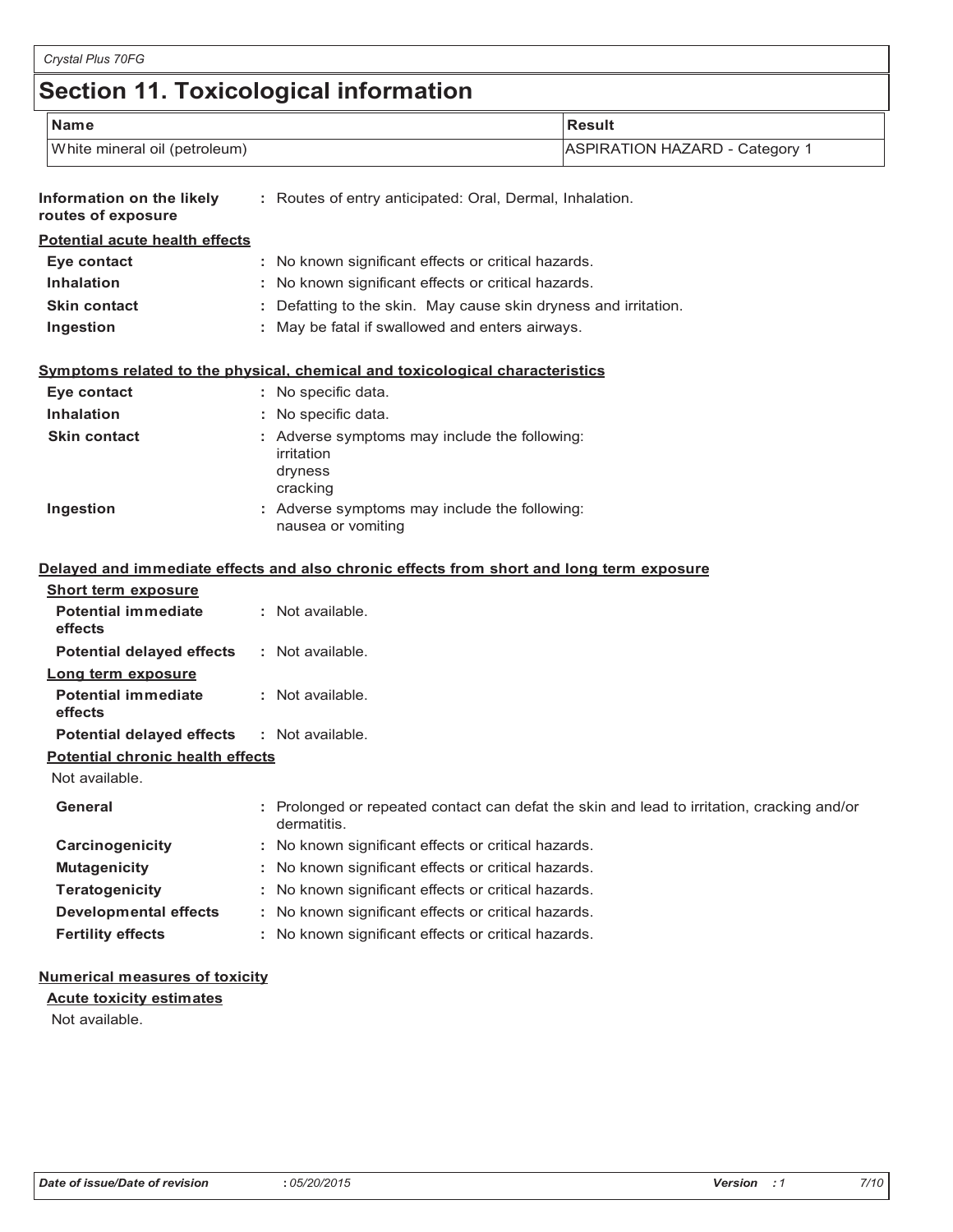# **Section 12. Ecological information**

| <b>Product/ingredient name</b> | <b>Result</b>                                      | <b>Species</b>  | <b>Exposure</b>      |  |  |  |  |
|--------------------------------|----------------------------------------------------|-----------------|----------------------|--|--|--|--|
| White mineral oil (petroleum)  | $ $ Acute LC50 >100 mg/l<br>Acute LC50 >10000 mg/l | Daphnia<br>Fish | 48 hours<br>96 hours |  |  |  |  |

### **Persistence and degradability**

Not available.

### **Bioaccumulative potential**

| <b>Product/ingredient name</b> | LogP <sub>ow</sub> | <b>BCF</b> | Potential |
|--------------------------------|--------------------|------------|-----------|
| White mineral oil (petroleum)  | ՝ >6               |            | high      |

#### **Mobility in soil**

| <b>Soil/water partition</b>    | : Not available. |
|--------------------------------|------------------|
| coefficient (K <sub>oc</sub> ) |                  |

**Other adverse effects** : No known significant effects or critical hazards.

# **Section 13. Disposal considerations**

The generation of waste should be avoided or minimized wherever possible. Disposal of this product, solutions and any by-products should at all times comply with the requirements of environmental protection and waste disposal legislation and any regional local authority requirements. Dispose of surplus and non-recyclable products via a licensed waste disposal contractor. Waste should not be disposed of untreated to the sewer unless fully compliant with the requirements of all authorities with jurisdiction. Waste packaging should be recycled. Incineration or landfill should only be considered when recycling is not feasible. This material and its container must be disposed of in a safe way. Care should be taken when handling emptied containers that have not been cleaned or rinsed out. Empty containers or liners may retain some product residues. Avoid dispersal of spilled material and runoff and contact with soil, waterways, drains and sewers. **Disposal methods :**

**RCRA classification :** Not Regulated

# **Section 14. Transport information**

|                             | <b>DOT Classification</b> | <b>TDG Classification</b> | <b>IMDG</b>    | <b>IATA</b>    |
|-----------------------------|---------------------------|---------------------------|----------------|----------------|
| UN number<br>Not regulated. |                           | Not regulated.            | Not regulated. | Not regulated. |

**Special precautions for user : Transport within user's premises: always transport in closed containers that are** upright and secure. Ensure that persons transporting the product know what to do in the event of an accident or spillage.

**Transport in bulk according :** Not available. **to Annex II of MARPOL 73/78 and the IBC Code**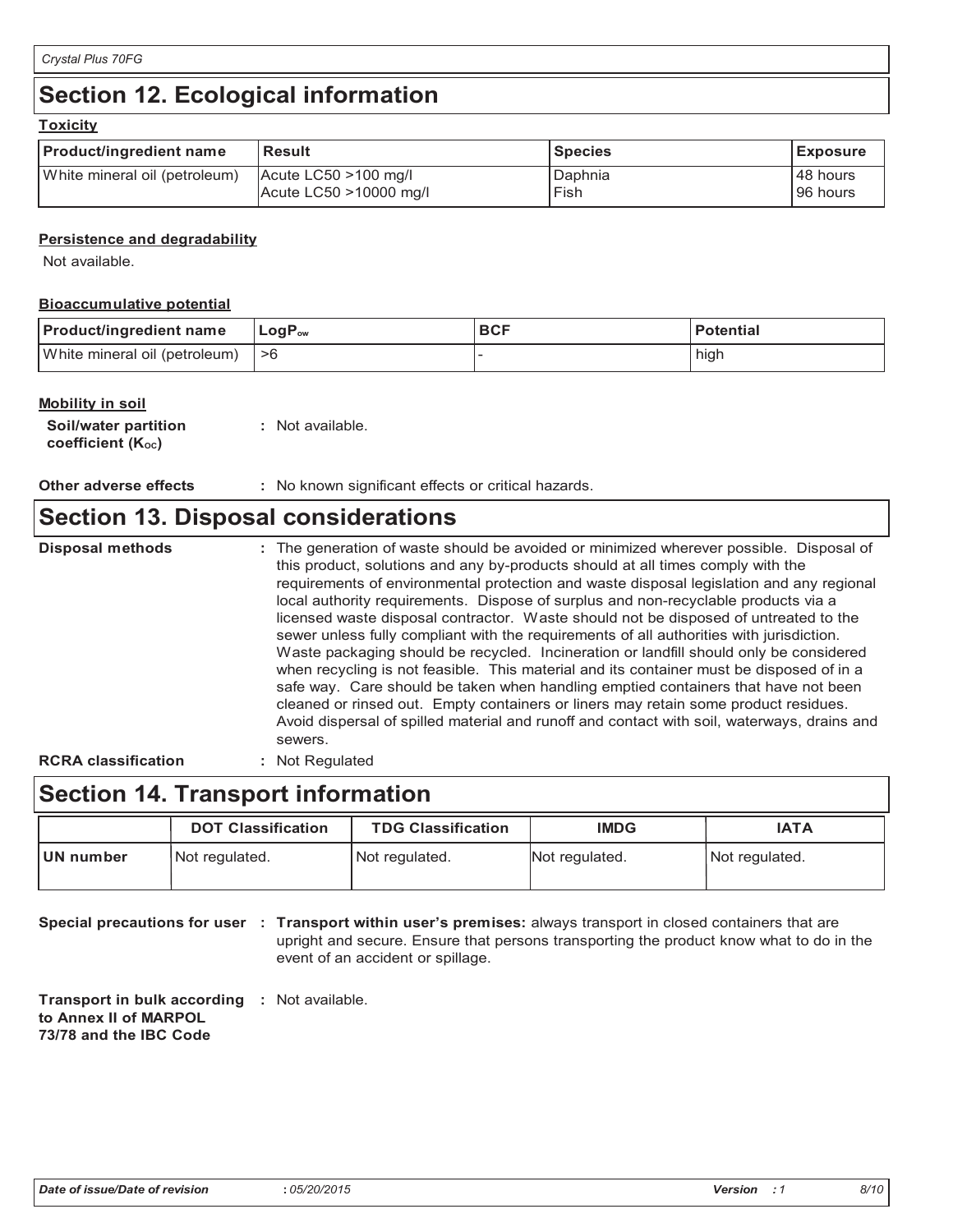# **Section 15. Regulatory information Section 15. Regulatory information**

| U.S. Federal regulations                                                          | : TSCA 8(a) CDR Exempt/Partial exemption: This material is listed or exempted.<br>This material is listed or exempted. |
|-----------------------------------------------------------------------------------|------------------------------------------------------------------------------------------------------------------------|
|                                                                                   |                                                                                                                        |
| <b>Clean Air Act Section 112</b><br>(b) Hazardous Air<br><b>Pollutants (HAPs)</b> | : Not listed                                                                                                           |
| <b>Clean Air Act Section 602</b><br><b>Class I Substances</b>                     | : Not listed                                                                                                           |
| <b>Clean Air Act Section 602</b><br><b>Class II Substances</b>                    | : Not listed                                                                                                           |
| <b>DEA List I Chemicals</b><br>(Precursor Chemicals)                              | : Not listed                                                                                                           |
| <b>DEA List II Chemicals</b><br>(Essential Chemicals)                             | : Not listed                                                                                                           |
| <b>SARA 302/304</b>                                                               |                                                                                                                        |
| <b>Composition/information on ingredients</b>                                     |                                                                                                                        |
| No products were found.                                                           |                                                                                                                        |

| <b>SARA 304 RQ</b> | : Not applicable. |
|--------------------|-------------------|
|                    |                   |

# **SARA 311/312 SARA 311/312**

**Classification :** Immediate (acute) health hazard **Classification :** Immediate (acute) health hazard

## **Composition/information on ingredients Composition/information on ingredients**

| <b>Name</b>                   | $\%$ | <b>Fire</b><br>hazard | <b>Sudden</b><br>release of<br>pressure | <b>Reactive</b> | Immediate<br>(acute)<br>health<br><b>hazard</b> | Delayed<br>(chronic)<br>health<br>hazard |
|-------------------------------|------|-----------------------|-----------------------------------------|-----------------|-------------------------------------------------|------------------------------------------|
| White mineral oil (petroleum) | 100  | No.                   | No.                                     | No.             | Yes.                                            | No.                                      |

# **State regulations State regulations**

| <b>Massachusetts</b> | : This material is not listed. |
|----------------------|--------------------------------|
| <b>New York</b>      | : This material is not listed. |
| <b>New Jersey</b>    | : This material is listed.     |
| Pennsylvania         | : This material is not listed. |

# **California Prop. 65 California Prop. 65**

This product is not known to contain any chemicals currently listed as carcinogens or reproductive toxins. This product is not known to contain any chemicals currently listed as carcinogens or reproductive toxins.

# **International lists International lists**

| <b>National inventory</b> |                                        |
|---------------------------|----------------------------------------|
| <b>Australia</b>          | : This material is listed or exempted. |
| Canada                    | : This material is listed or exempted. |
| China                     | : This material is listed or exempted. |
| <b>Europe</b>             | : This material is listed or exempted. |
| Japan                     | : This material is listed or exempted. |
| <b>Malaysia</b>           | : Not determined.                      |
| <b>New Zealand</b>        | : This material is listed or exempted. |
| <b>Philippines</b>        | : This material is listed or exempted. |
| <b>Republic of Korea</b>  | : This material is listed or exempted. |
| <b>Taiwan</b>             | : This material is listed or exempted. |